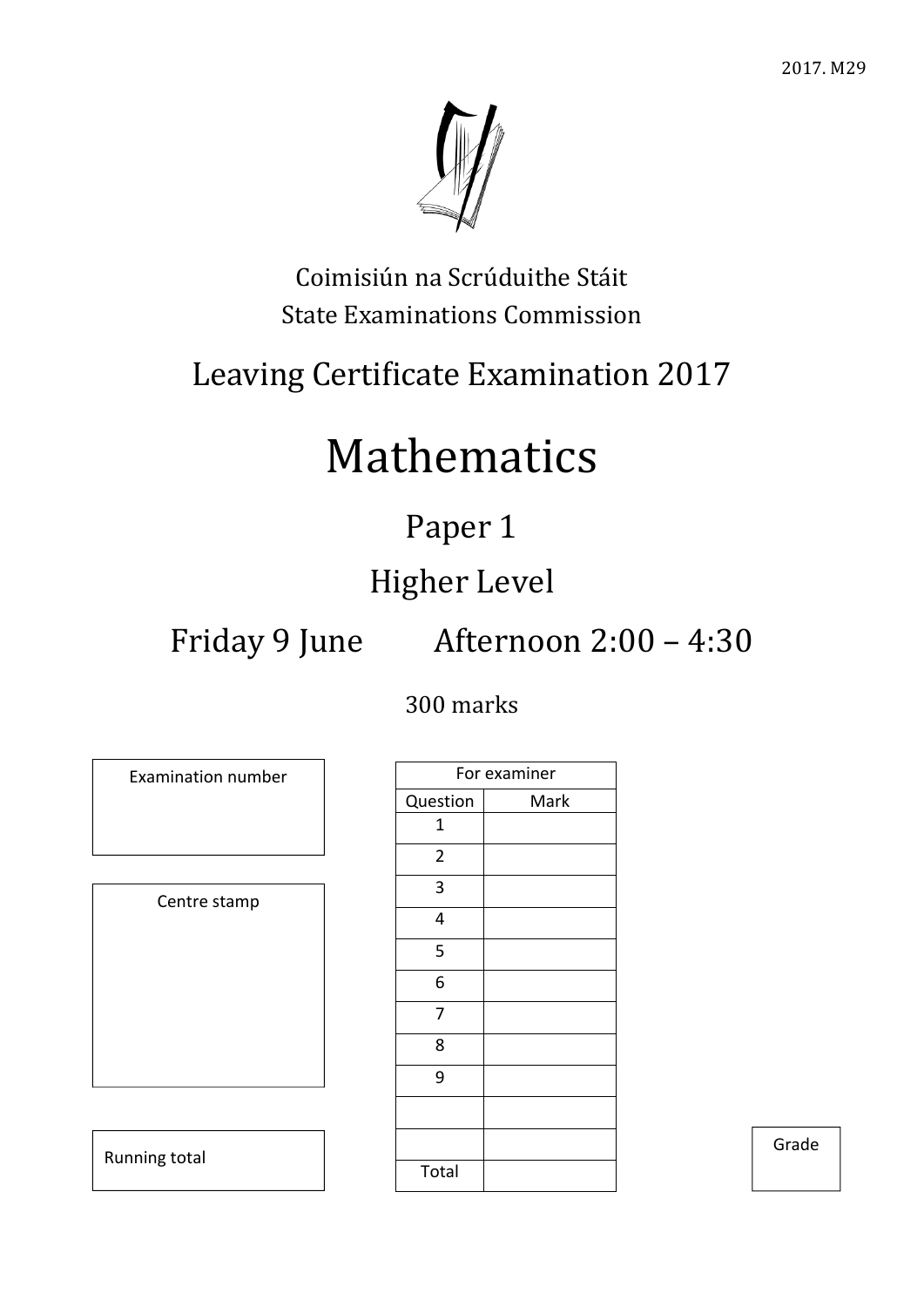### **Instructions**

There are **two** sections in this examination paper.

| Section A | Concepts and Skills              | 150 marks | 6 questions |
|-----------|----------------------------------|-----------|-------------|
| Section B | <b>Contexts and Applications</b> | 150 marks | 3 questions |

Answer **all nine** questions.

Write your answers in the spaces provided in this booklet. You may lose marks if you do not do so. You may ask the superintendent for more paper. Label any extra work clearly with the question number and part.

The superintendent will give you a copy of the *Formulae and Tables* booklet. You must return it at the end of the examination. You are not allowed to bring your own copy into the examination.

You will lose marks if all necessary work is not clearly shown.

You may lose marks if the appropriate units of measurement are not included, where relevant.

You may lose marks if your answers are not given in simplest form, where relevant.

Write the make and model of your calculator(s) here: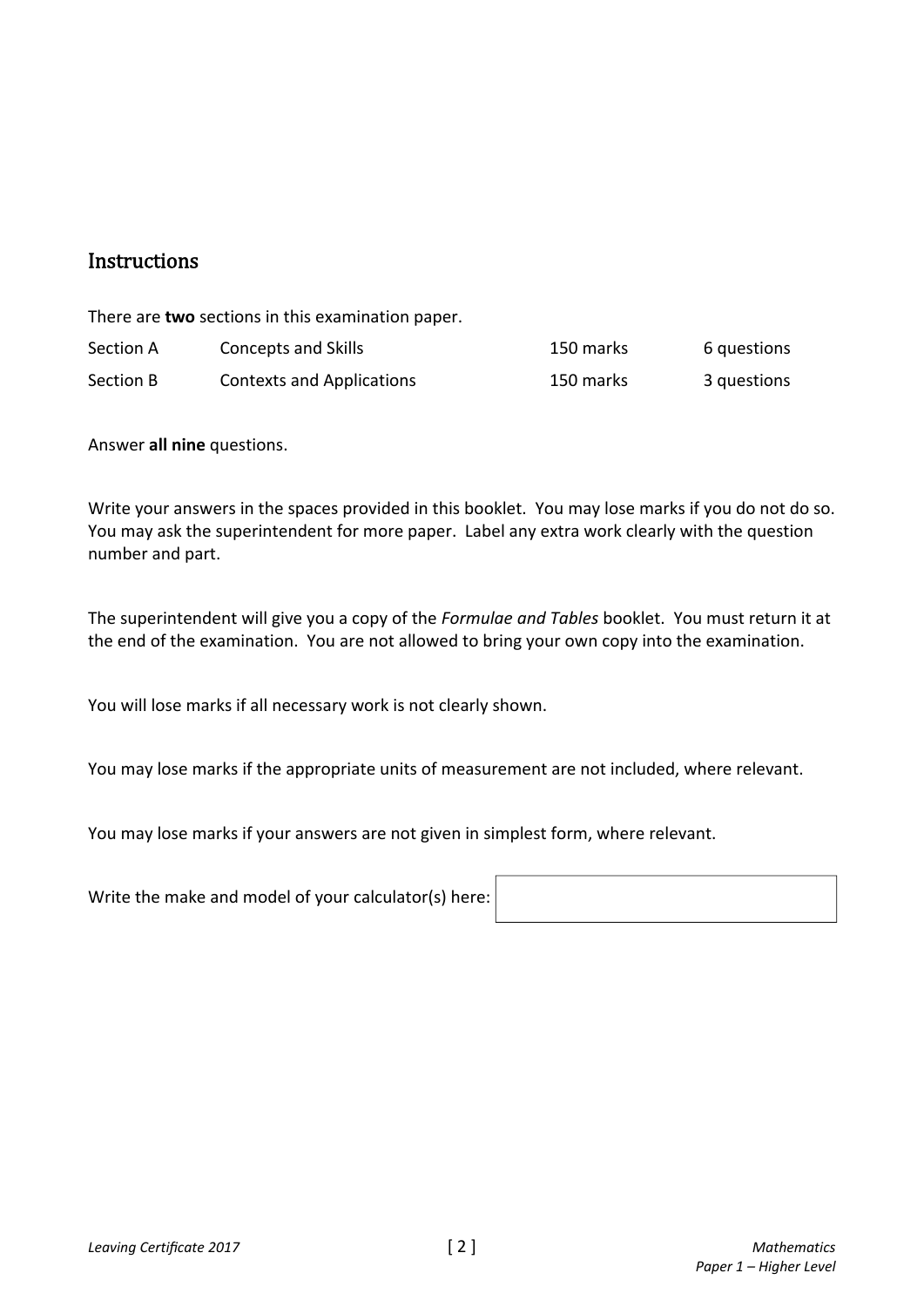### **Section A Concepts and Skills** 150 marks

Answer **all six** questions from this section.

### **Question 1 (25 marks)**



page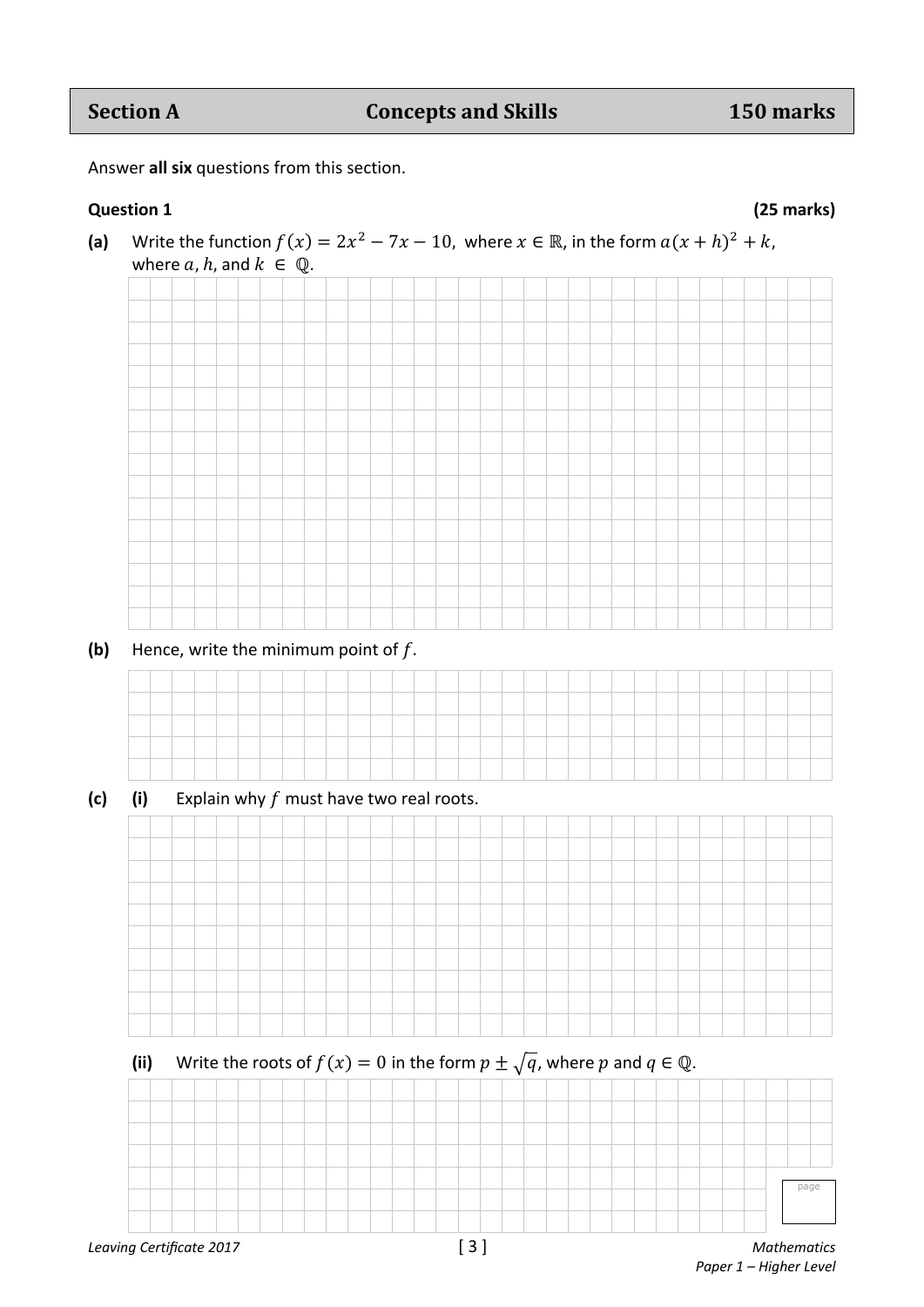### **Question 2 (25 marks)**

 $z = -\sqrt{3} + i$ , where  $i^2 = -1$ .

### **(a)** Use De Moivre's Theorem to write  $z^4$  in the form  $a + b\sqrt{c} i$ , where  $a, b$ , and  $c \in \mathbb{Z}$ .

**(b)** The complex number w is such that  $|w| = 3$  and w makes an angle of 30° with the positive sense of the real axis. If  $t = zw$ , write t in its simplest form.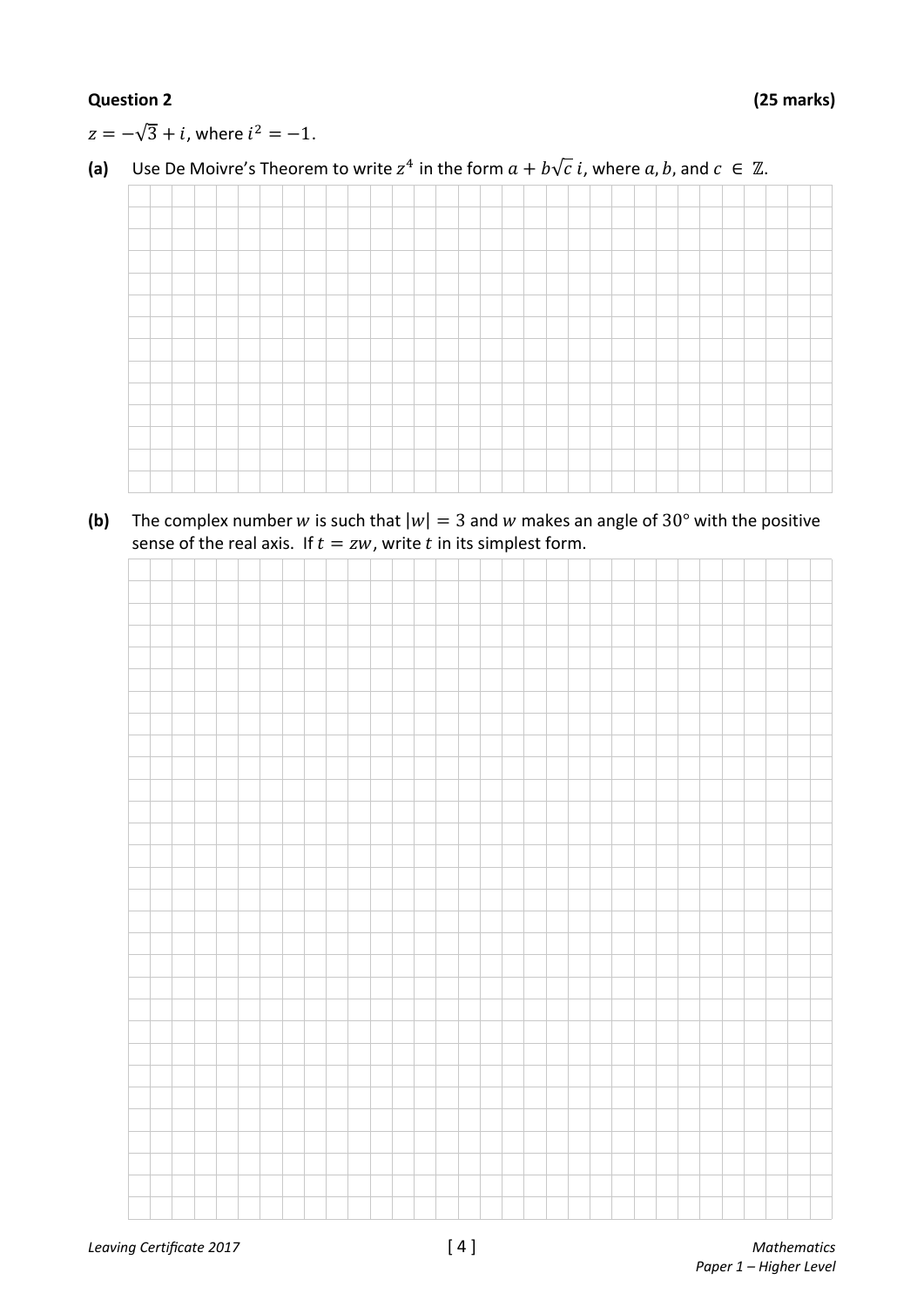

**(a)** Differentiate  $\frac{1}{3}x^2 - x + 3$  from first principles with respect to x.

**(b)**  $f(x) = \ln(3x^2 + 2)$  and  $g(x) = x + 5$ , where  $x \in \mathbb{R}$ . Find the value of the derivative of  $f(g(x))$  at  $x=\frac{1}{4}$  $\frac{1}{4}$  . Give your answer correct to 3 decimal places.

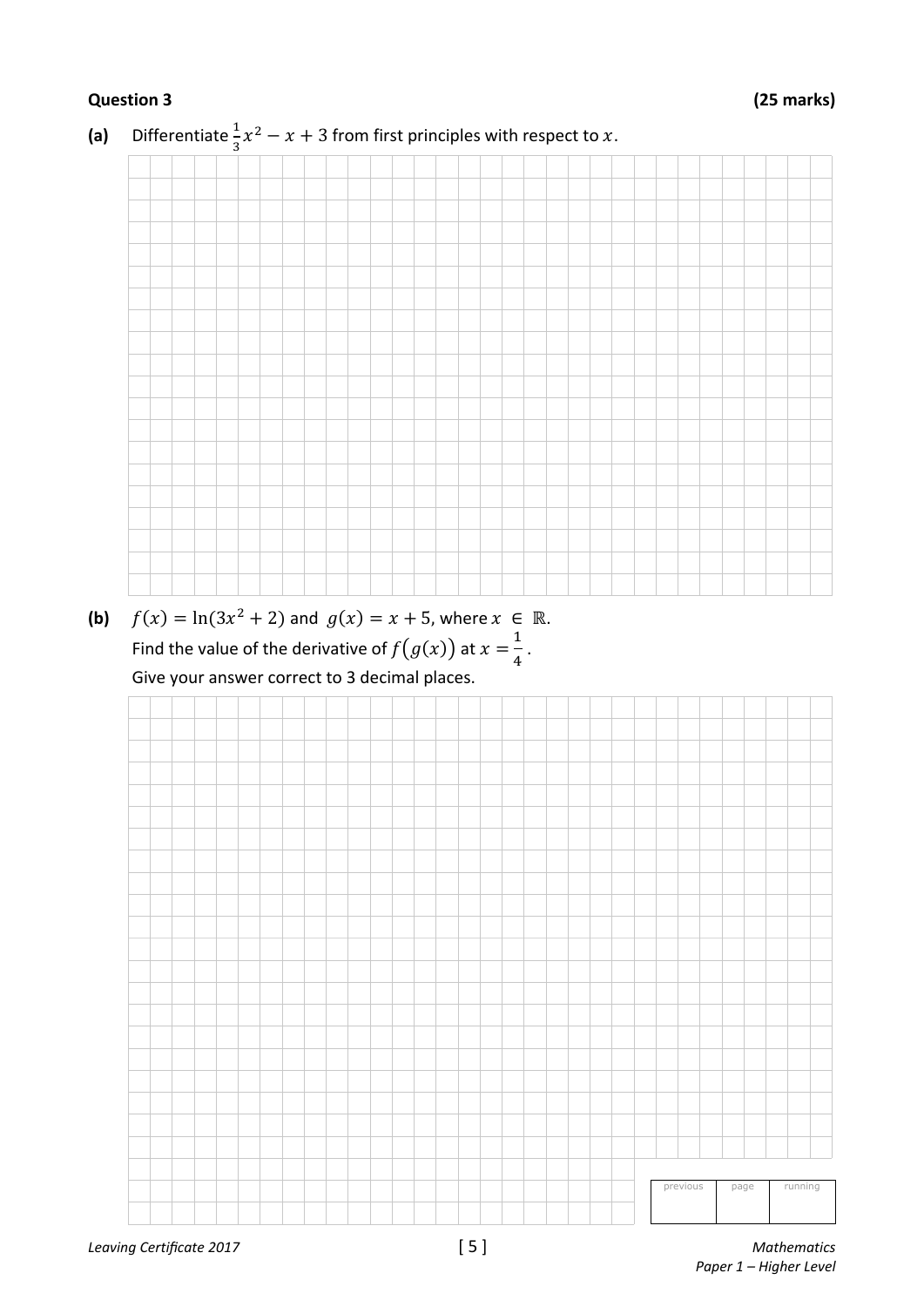### **Question 4 (25 marks)**

**(a)** The amount of a substance remaining in a solution reduces exponentially over time. An experiment measures the percentage of the substance remaining in the solution. The percentage is measured at the same time each day. The data collected over the first 4 days are given in the table below. Based on the data in the table, estimate which is the first day on which the percentage of the substance in the solution will be less than 0·01%.

| Day                         |    |       |         |        |
|-----------------------------|----|-------|---------|--------|
| Percentage of substance (%) | 95 | 42.75 | 19.2375 | 8.6569 |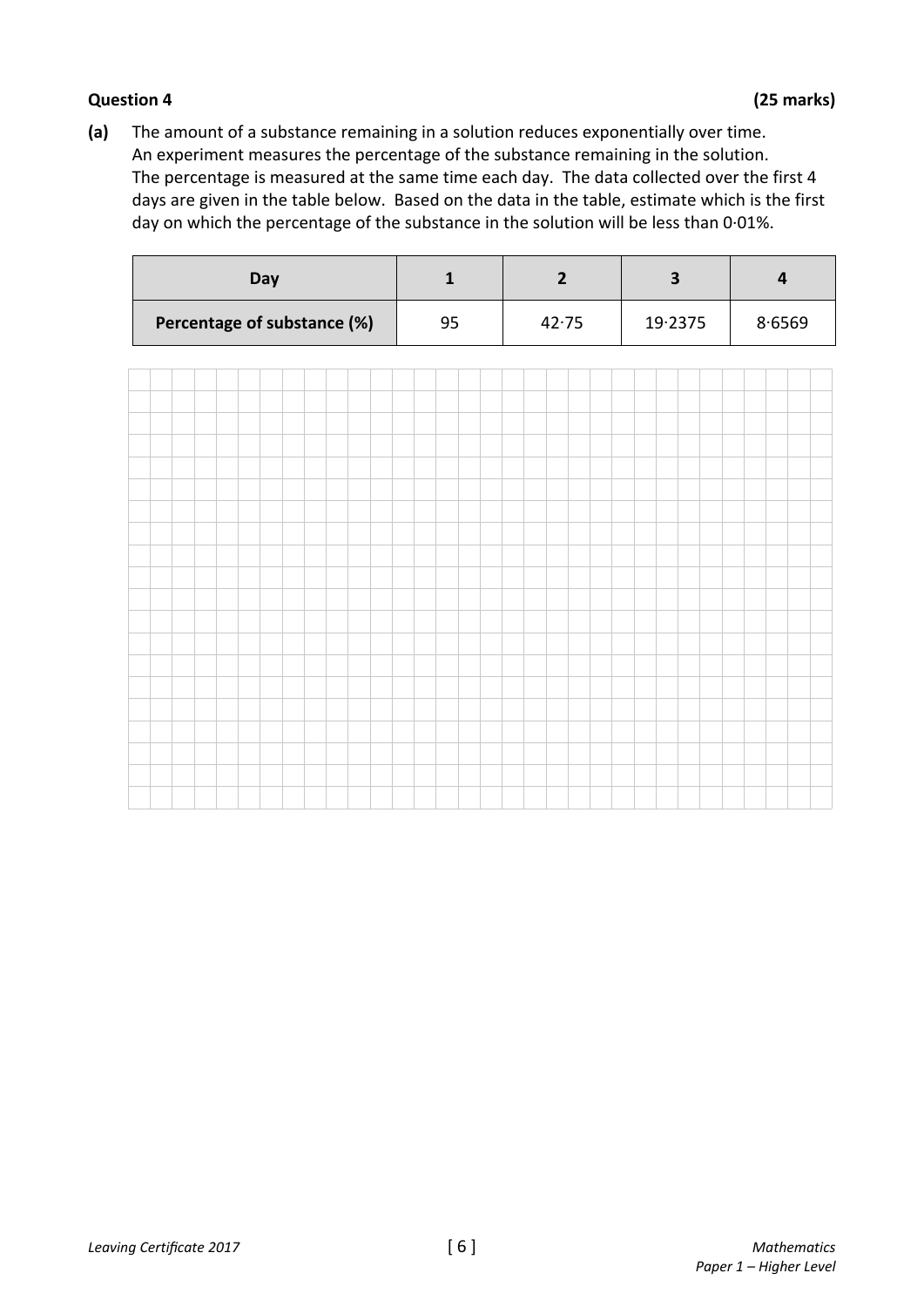**(b)** A square has sides of length 2 cm. The midpoints of the sides of this square are joined to form another square. This process is continued.

The first three squares in the process are shown below.

 Find the sum of the perimeters of the squares if this process is continued indefinitely. Give your answer in the form  $a + b\sqrt{c}$  cm, where  $a, b$ , and  $c \in \mathbb{N}$ .



| previous | page | running |
|----------|------|---------|
|          |      |         |
|          |      |         |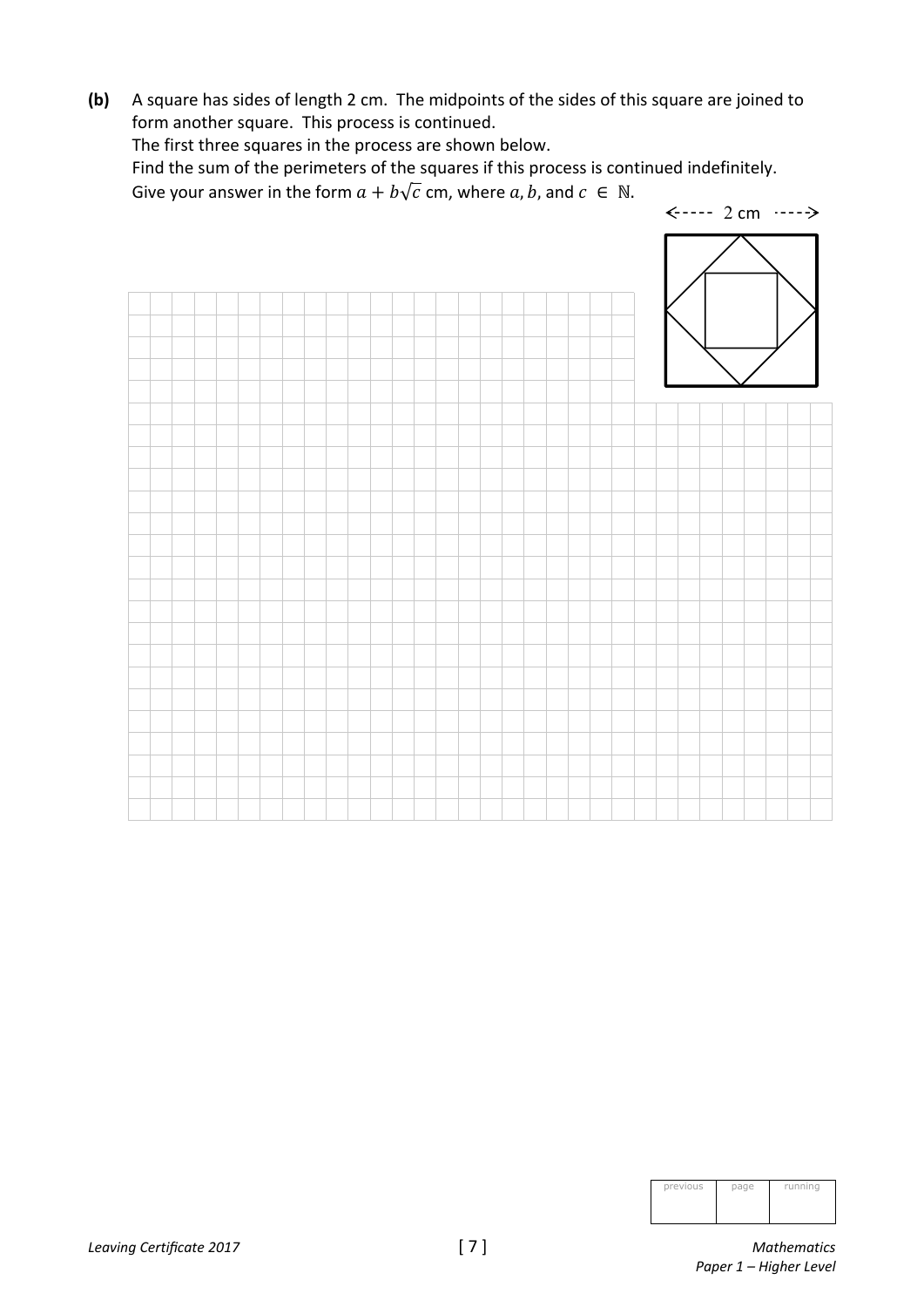The function *f* is such that  $f(x) = 2x^3 + 5x^2 - 4x - 3$ , where  $x \in \mathbb{R}$ .



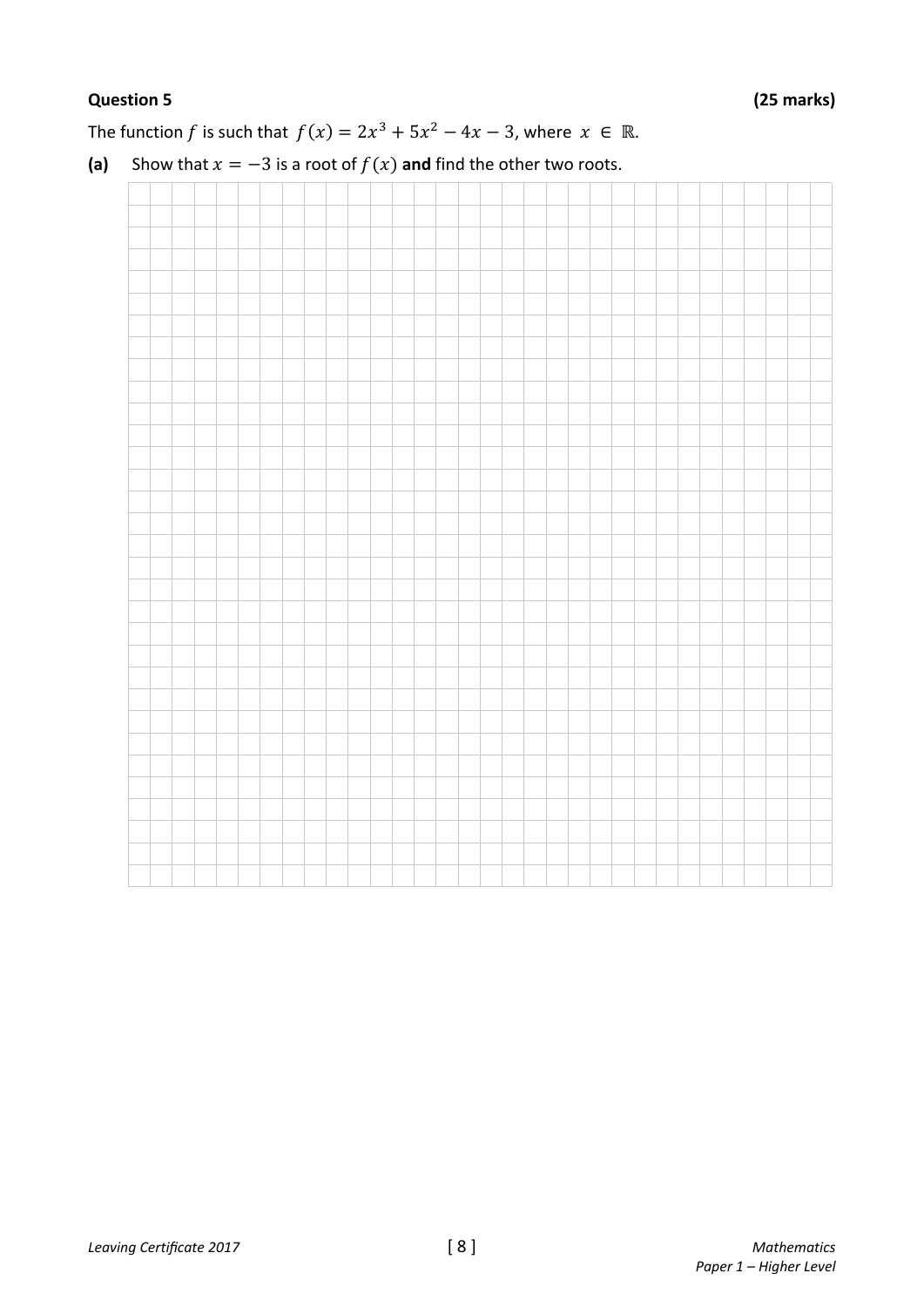

### **(b)** Find the co-ordinates of the local maximum point **and** the local minimum point of the function  $f$ .

**(c)**  $f(x) + a$ , where  $a$  is a constant, has only one real root. Find the range of possible values of  $a$ .



| previous | page | running |
|----------|------|---------|
|          |      |         |
|          |      |         |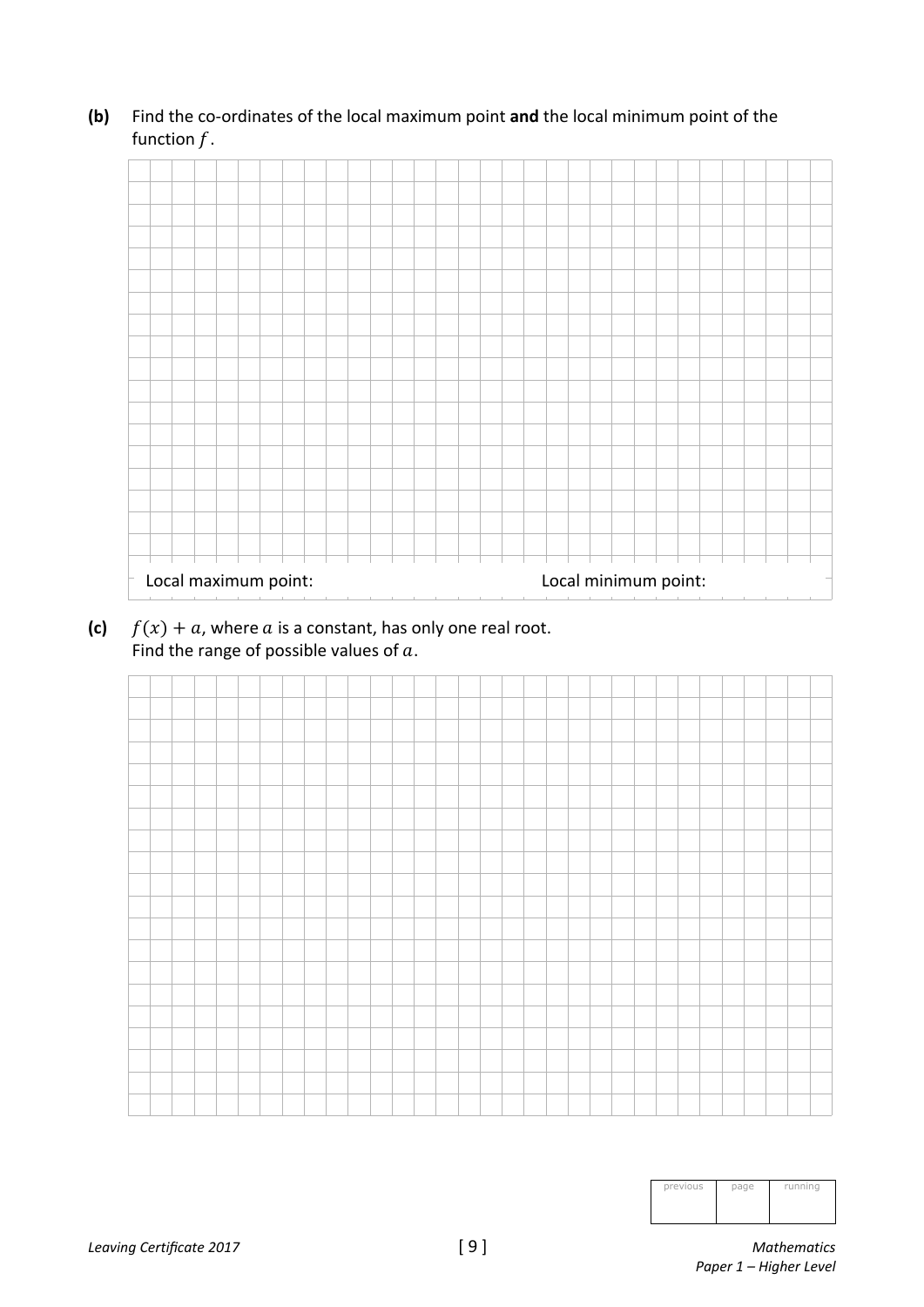### **Question 6 (25 marks)**

The graph of the function  $g(x) = e^x$ ,  $x \in \mathbb{R}$ ,  $0 \le x \le 1$ , is shown on the diagram below.

**(a)** On the same diagram, draw the graph of  $h(x) = e^{-x}$ ,  $x \in \mathbb{R}$ , in the domain  $0 \le x \le 1$ .

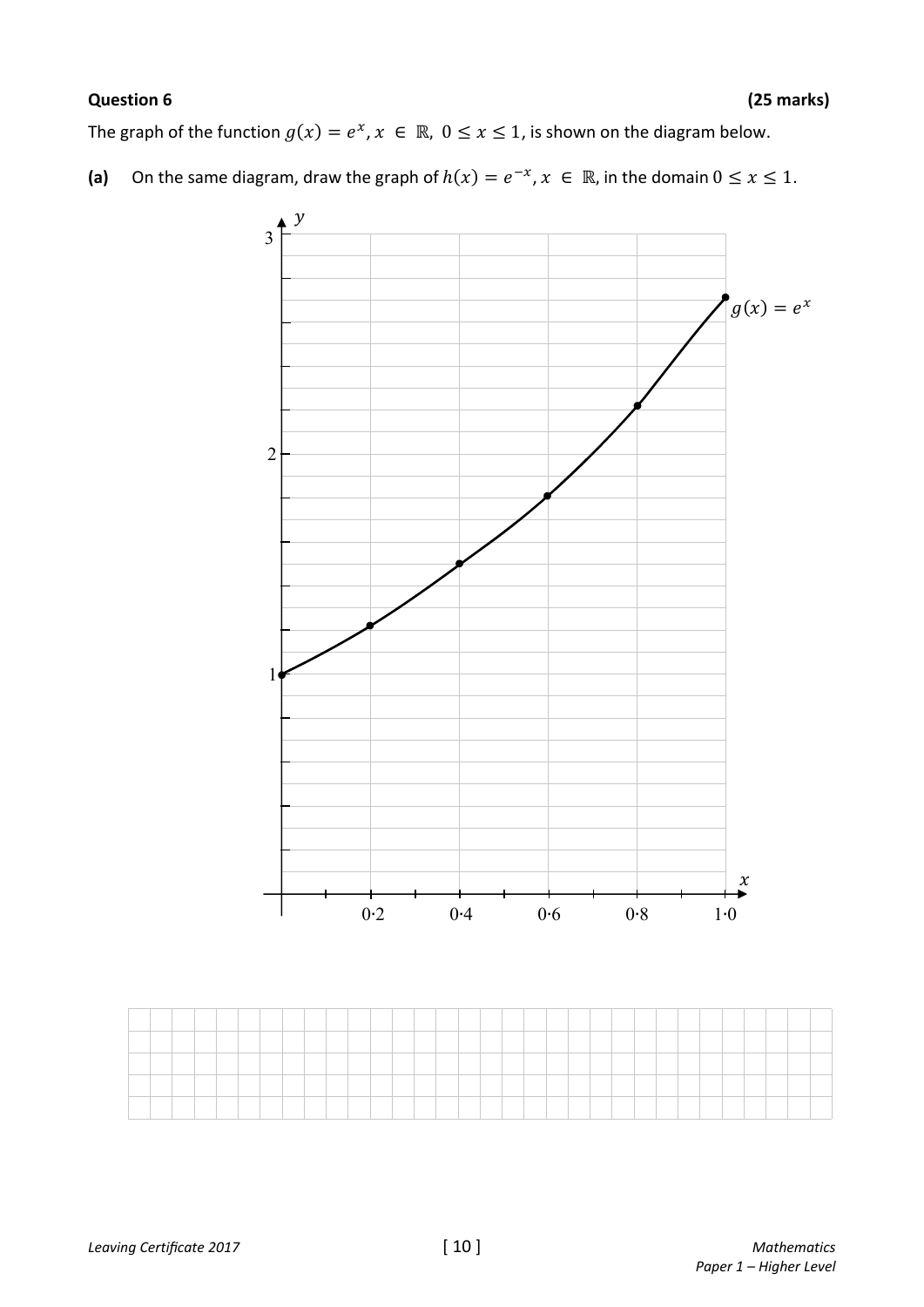**(b)** Find the area enclosed by  $g(x) = e^x$ ,  $h(x) = e^{-x}$ , and the line  $x = 0.75$ . Give your answer correct to 4 decimal places.

| previous | page | running |
|----------|------|---------|
|          |      |         |
|          |      |         |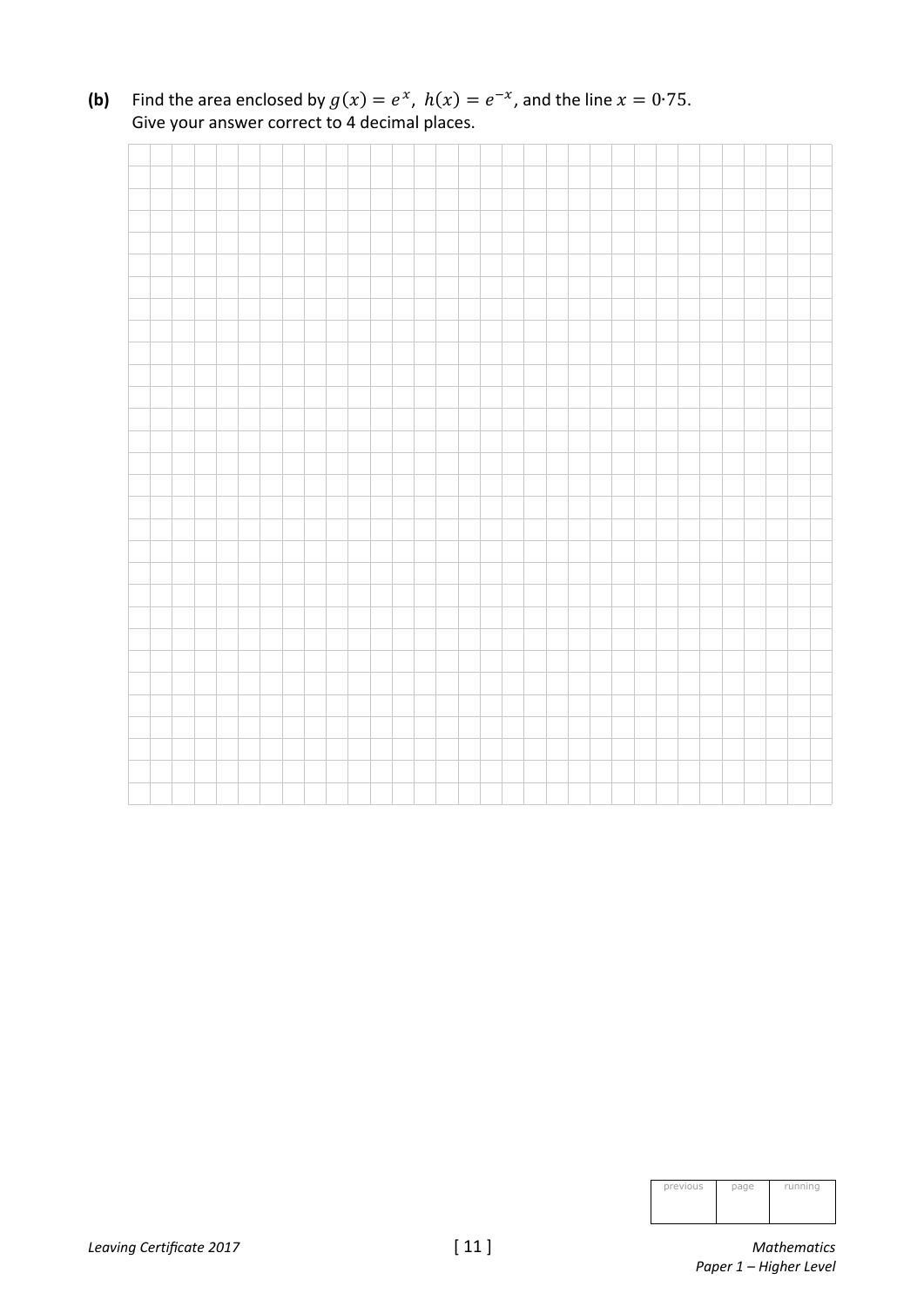*Leaving Certificate 2017* [ 12 ] *Mathematics* 

### Answer **all three** questions from this section.

### **Question 7 (55 marks)**

Sometimes it is possible to predict the future population in a city using a function. The population in Sapphire City, over time, can be predicted using the following function:

$$
p(t) = Se^{0.1t} \times 10^6.
$$

The population in Avalon, over time, can be predicted using the following function:

$$
q(t) = 3.9e^{kt} \times 10^6.
$$

In the functions above, t is time, in years;  $t = 0$  is the beginning of 2010; and both S and k are constants.

**(a)** The population in Sapphire City at the beginning of 2010 is 1 100 000 people. Find the value of  $S$ .



**(b)** Find the predicted population in Sapphire City at the beginning of 2015.



**(c)** Find the predicted change in the population in Sapphire City during 2015.

**Section B Contexts and Applications 150 marks**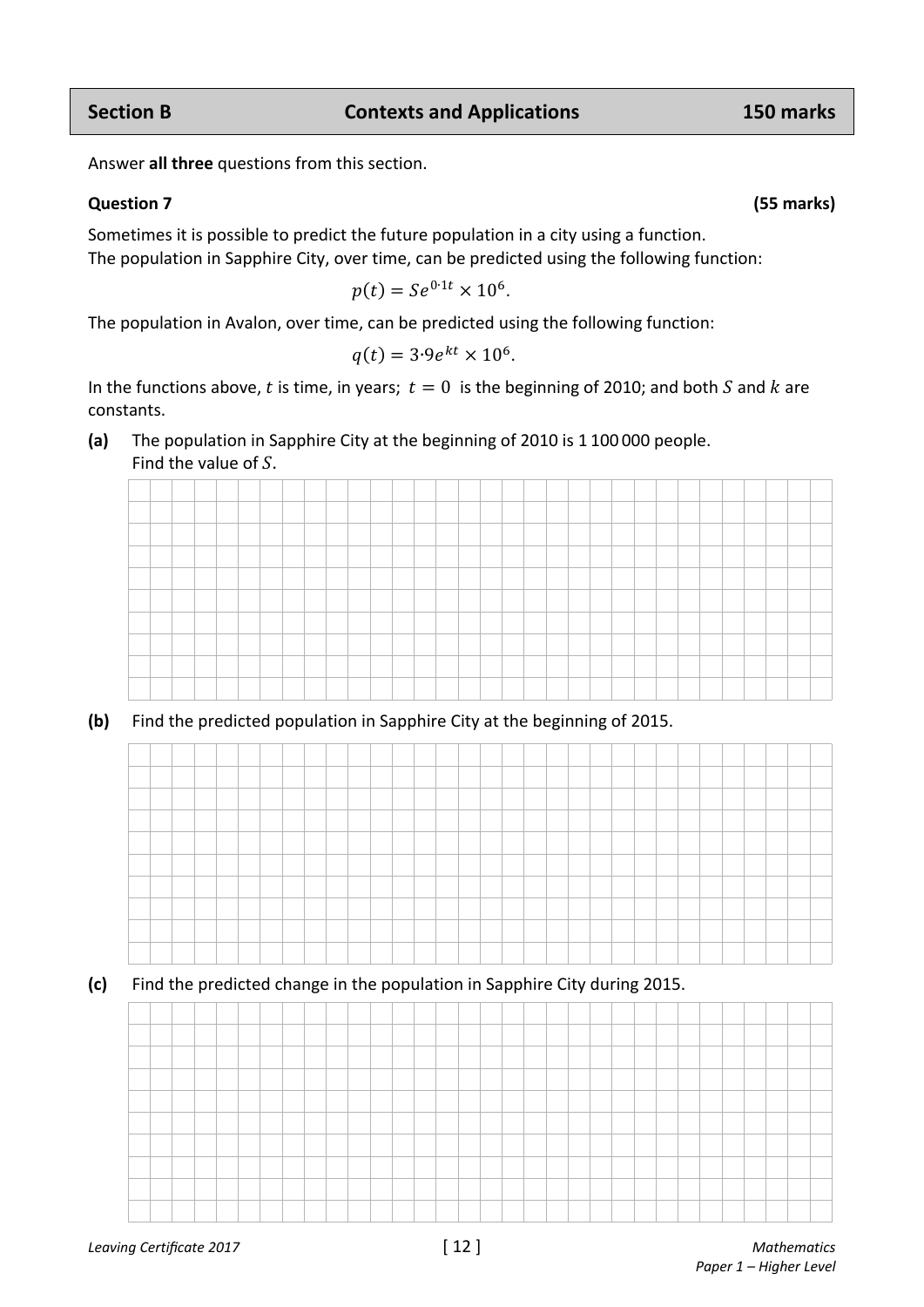**(d)** The predicted population in Avalon at the beginning of 2011 is 3 709 795 people. Write down and solve an equation in k to show that  $k = -0.05$ , correct to 2 decimal places.

### **(e)** Find the year during which the populations in both cities will be equal.



**(f)** Find the predicted average population in Avalon from the beginning of 2010 to the beginning of 2025.



 *Paper 1 – Higher Level*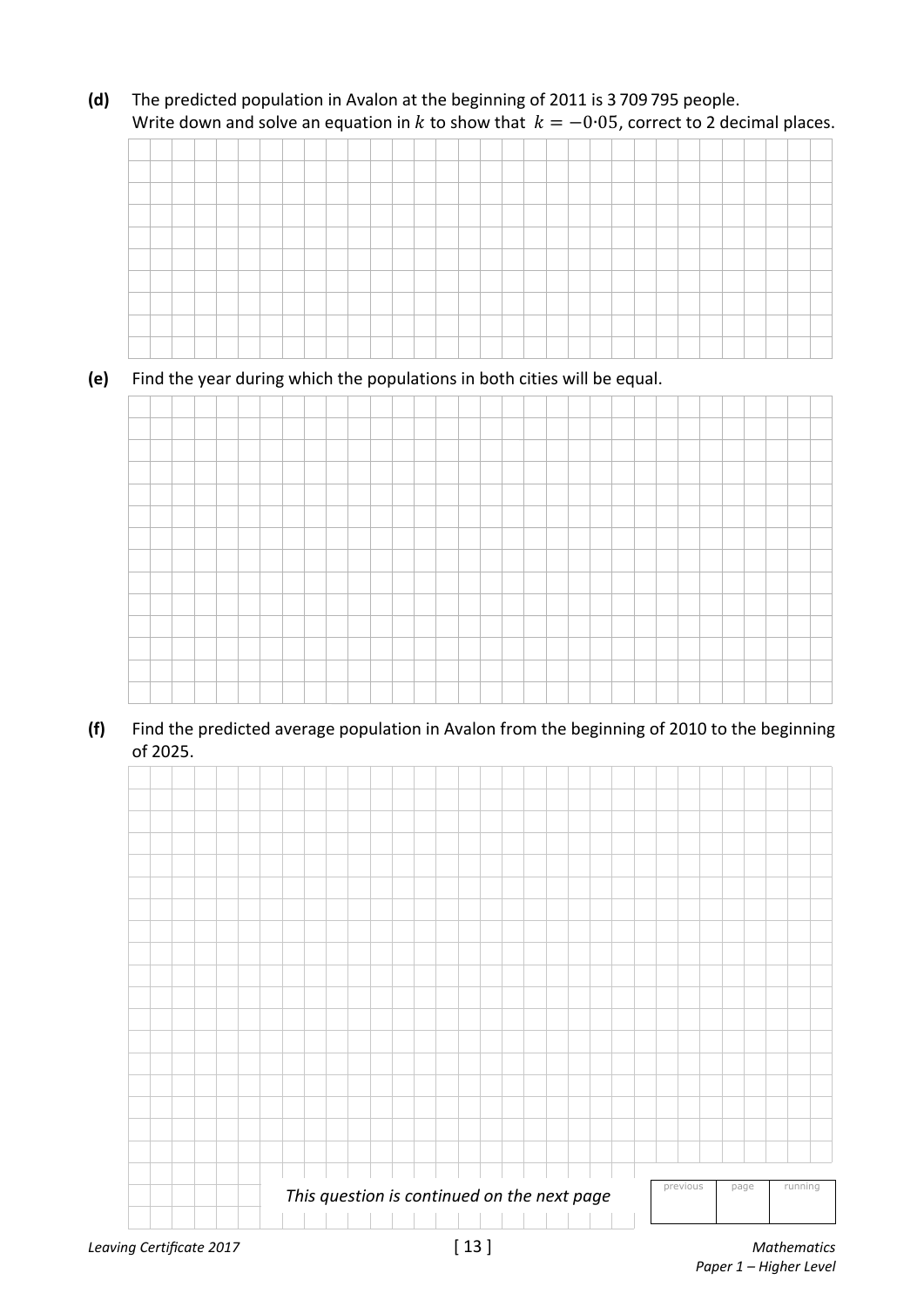**(g)** Use the function  $q(t) = 3.9e^{-0.05t} \times 10^6$  to find the predicted rate of change of the population in Avalon at the beginning of 2018.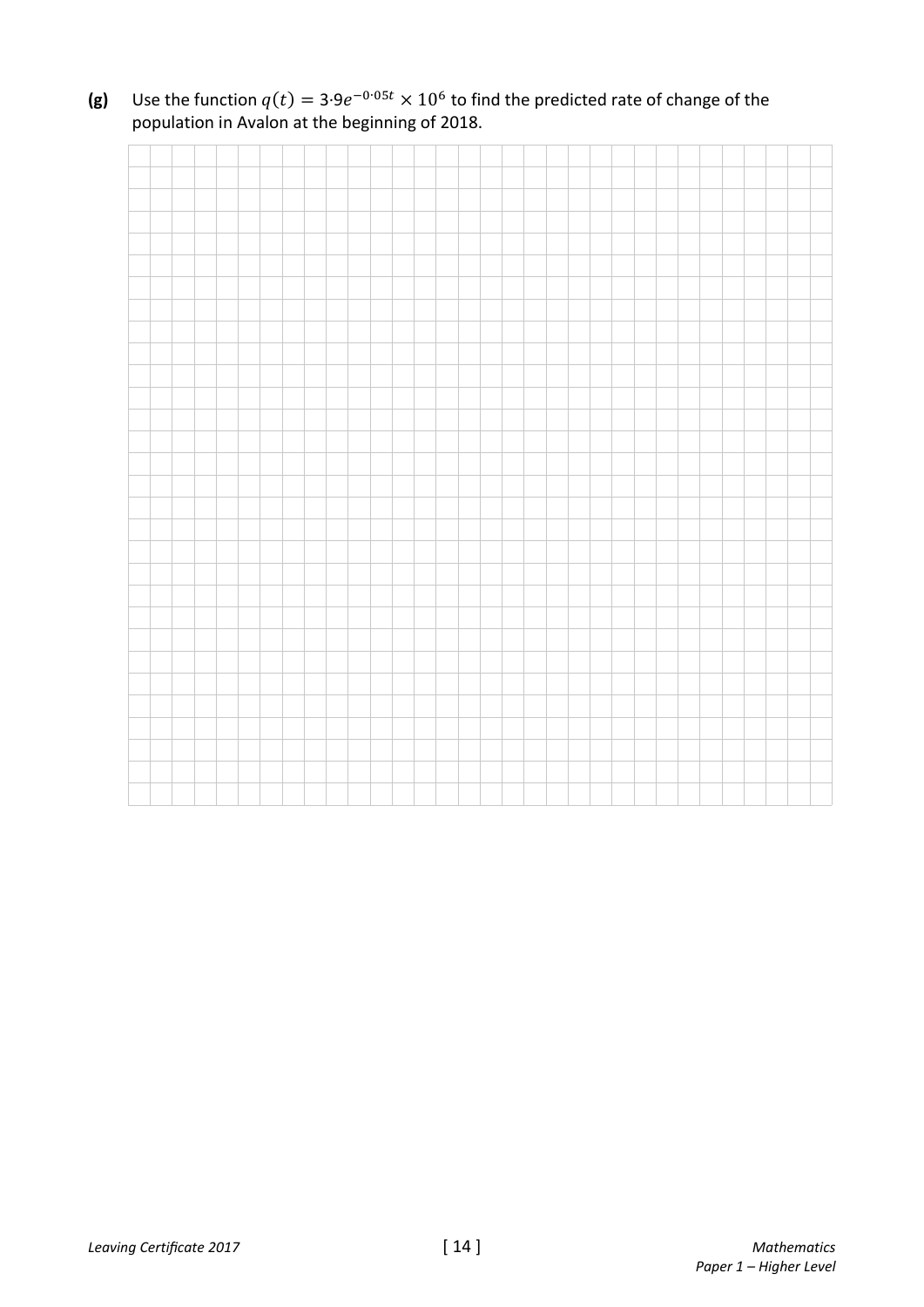### **Question 8 (55 marks)**

**(a)** When a loan of  $\epsilon P$  is repaid in equal repayments of amount  $\epsilon A$ , at the end of each of t equal periods of time, where  $i$  is the periodic compound interest rate (expressed as a decimal), the formula below can be used to find the amount of each repayment.

$$
A = P \frac{i(1+i)^t}{((1+i)^t - 1)}
$$

 Show how this formula is derived. You may use the formula for the sum of a finite geometric series.



|  |  |  |  |  |  | This question is continued on the next page |
|--|--|--|--|--|--|---------------------------------------------|
|--|--|--|--|--|--|---------------------------------------------|

| previous | page | running |
|----------|------|---------|
|          |      |         |
|          |      |         |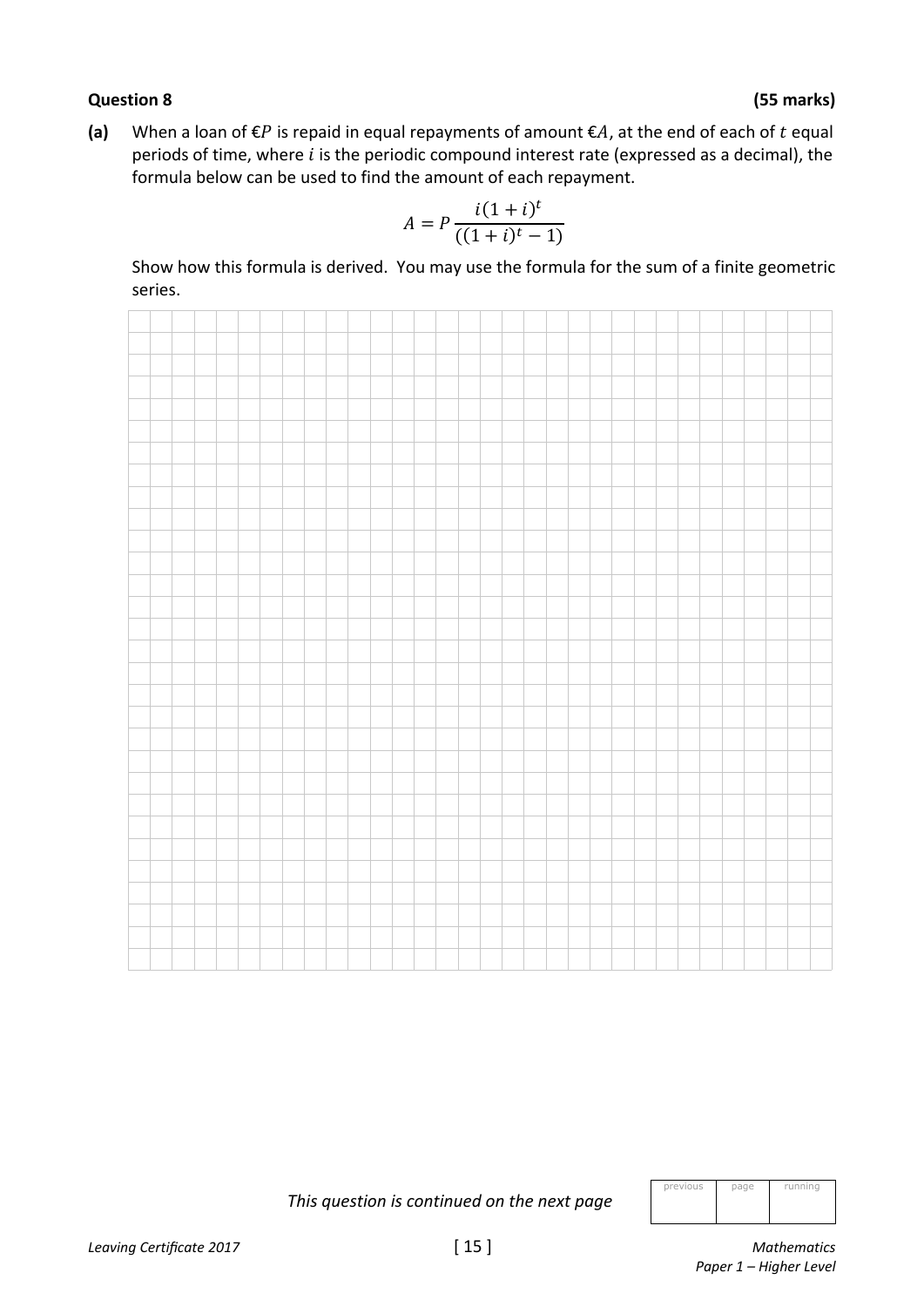**(b)** Alex has a credit card debt of €5000. One method of clearing this debt is to make a fixed repayment at the end of each month. The amount of this repayment is 2∙5% of the original debt.

**(i)** What is the fixed monthly repayment,  $\epsilon A$ , required to pay the debt of  $\epsilon$ 5000?

|  |  |  |  |  |  |  |  |  |  |  |  |  |  | the contract of the contract of the |  |  |
|--|--|--|--|--|--|--|--|--|--|--|--|--|--|-------------------------------------|--|--|
|  |  |  |  |  |  |  |  |  |  |  |  |  |  |                                     |  |  |

**(ii)** The annual percentage rate (APR) charged on debt by the credit card company is 21∙75%, fixed for the term of the debt. Find as a percentage, correct to 3 significant figures, the monthly interest rate that is equivalent to an APR of 21∙75%.

**(iii)** Assume Alex pays the fixed monthly repayment,  $\epsilon A$ , each month and does not have any further transactions on that card. Complete the table below to show how the balance of the debt of €5000 is reducing each month for the first three months, assuming an APR of 21∙75%, charged and compounded monthly.

| Payment        | Fixed monthly            | $\epsilon A$ | New balance of                              |                   |
|----------------|--------------------------|--------------|---------------------------------------------|-------------------|
| number         | payment,<br>$\epsilon A$ | Interest     | Previous balance<br>reduced by $(\epsilon)$ | debt $(\epsilon)$ |
| $\mathbf 0$    |                          |              |                                             | 5000              |
| 1              |                          |              | 42.50                                       | 4957.50           |
| $\overline{2}$ |                          |              |                                             |                   |
| 3              |                          |              |                                             |                   |

**(iv)** Using the formula you derived on the previous page, or otherwise, find how long it would take to pay off a credit card debt of €5000, using the repayment method outlined at the beginning of **part (b)** above.

Give your answer in months, correct to the nearest month.

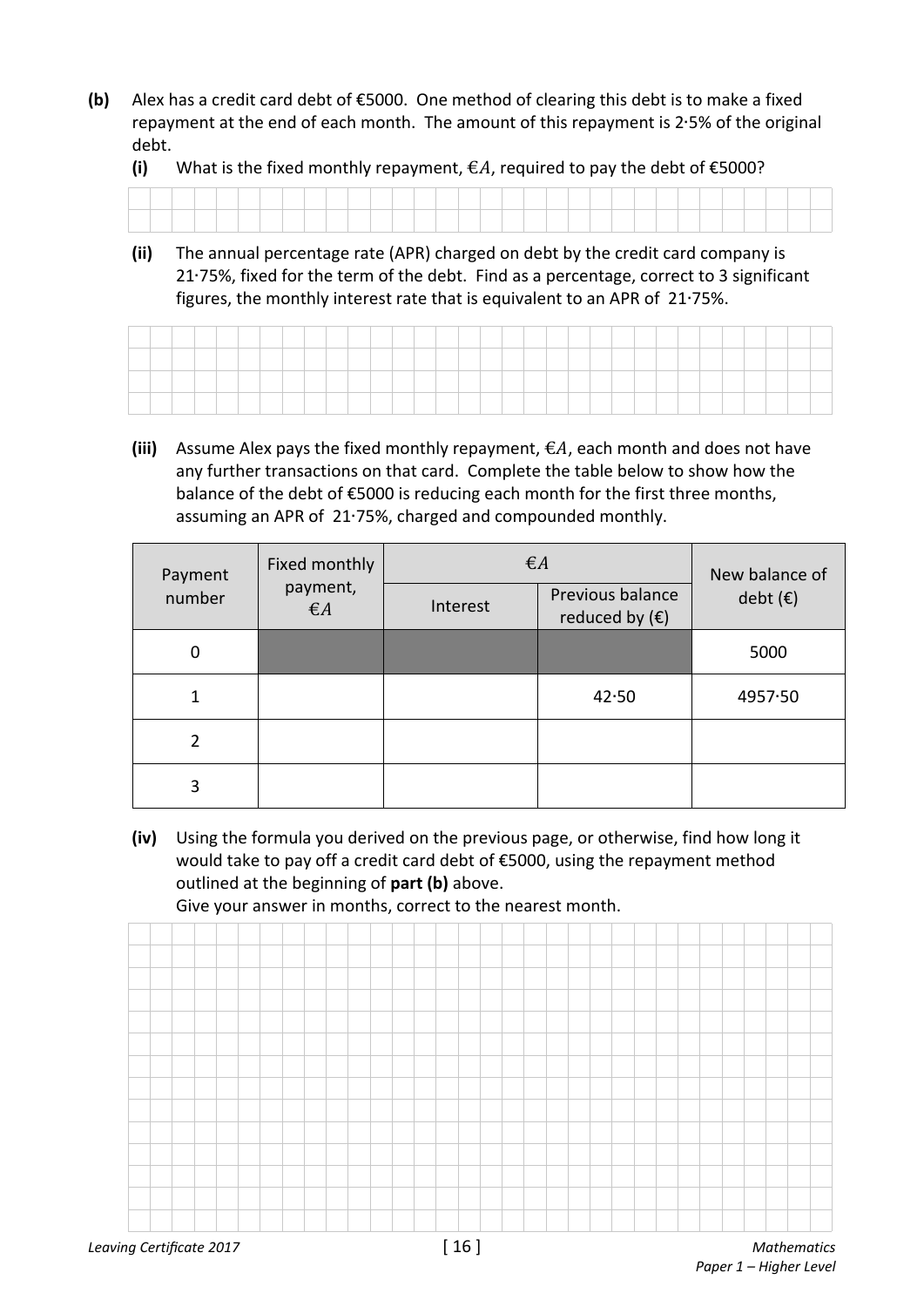

**(v)** Alex decides to borrow €5000 from the local Credit Union to pay off this credit card debt of €5000. The APR charge for the Credit Union loan is 8∙5% fixed for the term of the loan. The loan is to be repaid in equal weekly repayments, at the end of each week, for 156 weeks. Find the amount of each weekly repayment.



**(vi)** How much will Alex save by paying off the credit card debt using the loan from the Credit Union instead of paying the fixed repayment from **part (b)(i)** each month to the credit card company?



previous page running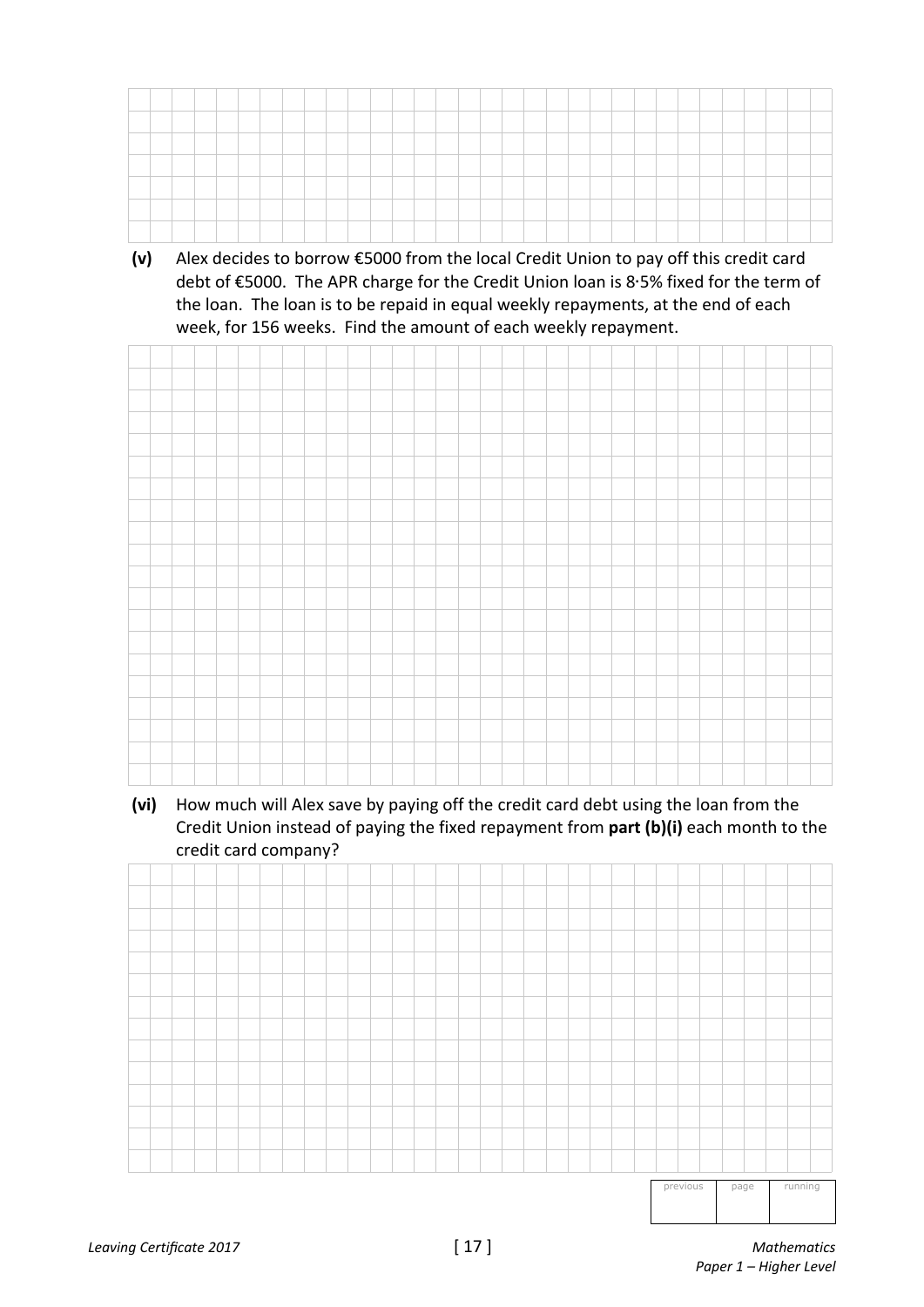### **Question 9 (40 marks)**

The depth of water, in metres, at a certain point in a harbour varies with the tide and can be modelled by a function of the form

$$
f(t) = a + b \cos ct
$$

where  $t$  is the time in hours from the first high tide on a particular Saturday and  $a, b$ , and  $c$  are constants. (Note: *ct* is expressed in radians.)

On that Saturday, the following were noted:

- The depth of the water in the harbour at high tide was 5·5 m
- The depth of the water in the harbour at low tide was  $1.7 \text{ m}$
- High tide occurred at 02:00 and again at 14:34.
- **(a)** Use the information you are given to add, as accurately as you can, labelled and scaled axes to the diagram below to show the graph of  $f$  over a portion of that Saturday. The point  $P$  should represent the depth of the water in the harbour at high tide on that Saturday morning.



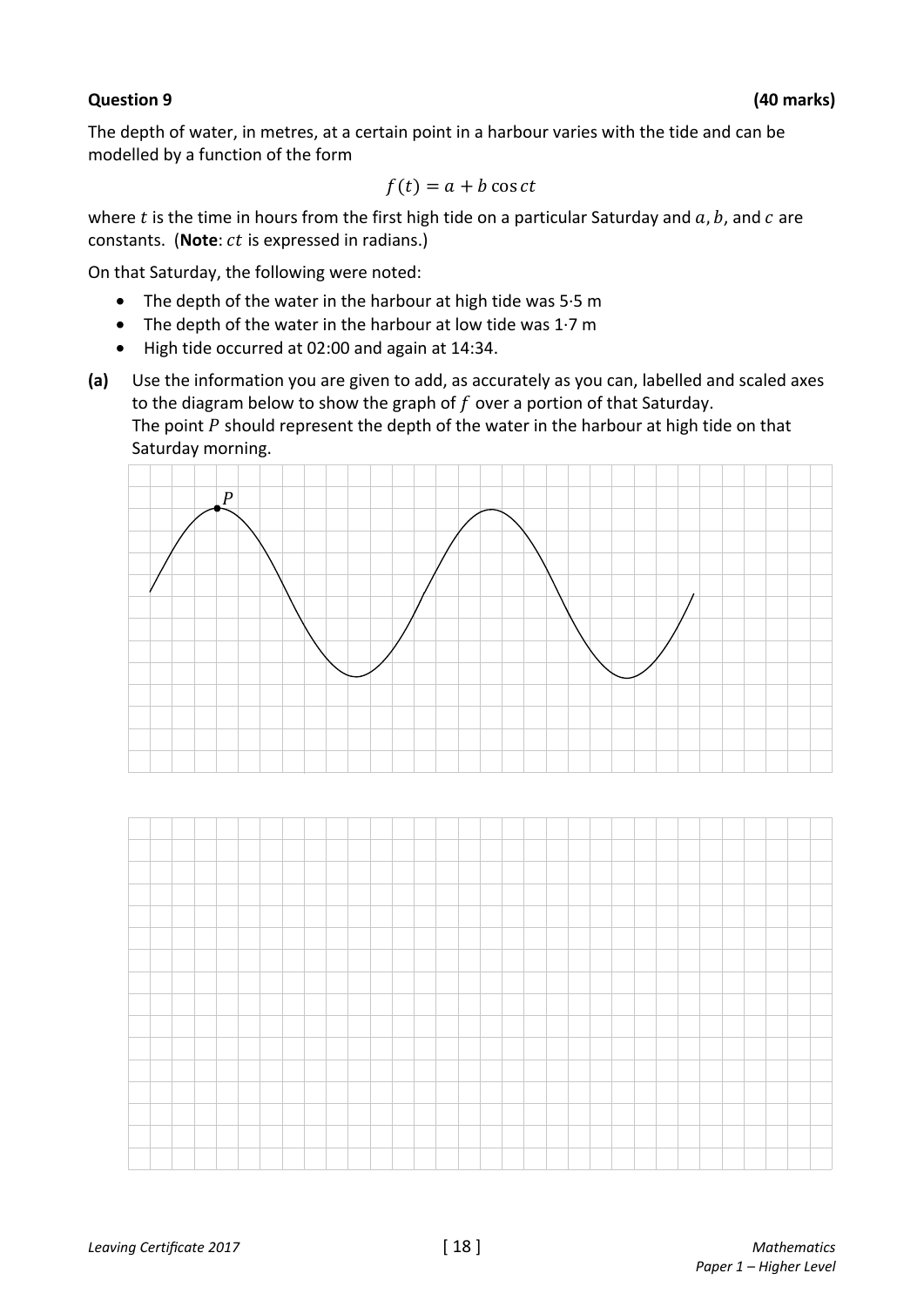### **(b)** (i) Find the value of  $a$  and the value of  $b$ .

### (ii) Show that  $c = 0.5$ , correct to 1 decimal place.



**(c)** Use the equation  $f(t) = a + b \cos ct$  to find the times on that Saturday **afternoon** when the depth of the water in the harbour was exactly 5·2 m. Give each answer correct to the nearest minute.



| previous | page | running |
|----------|------|---------|
|          |      |         |
|          |      |         |